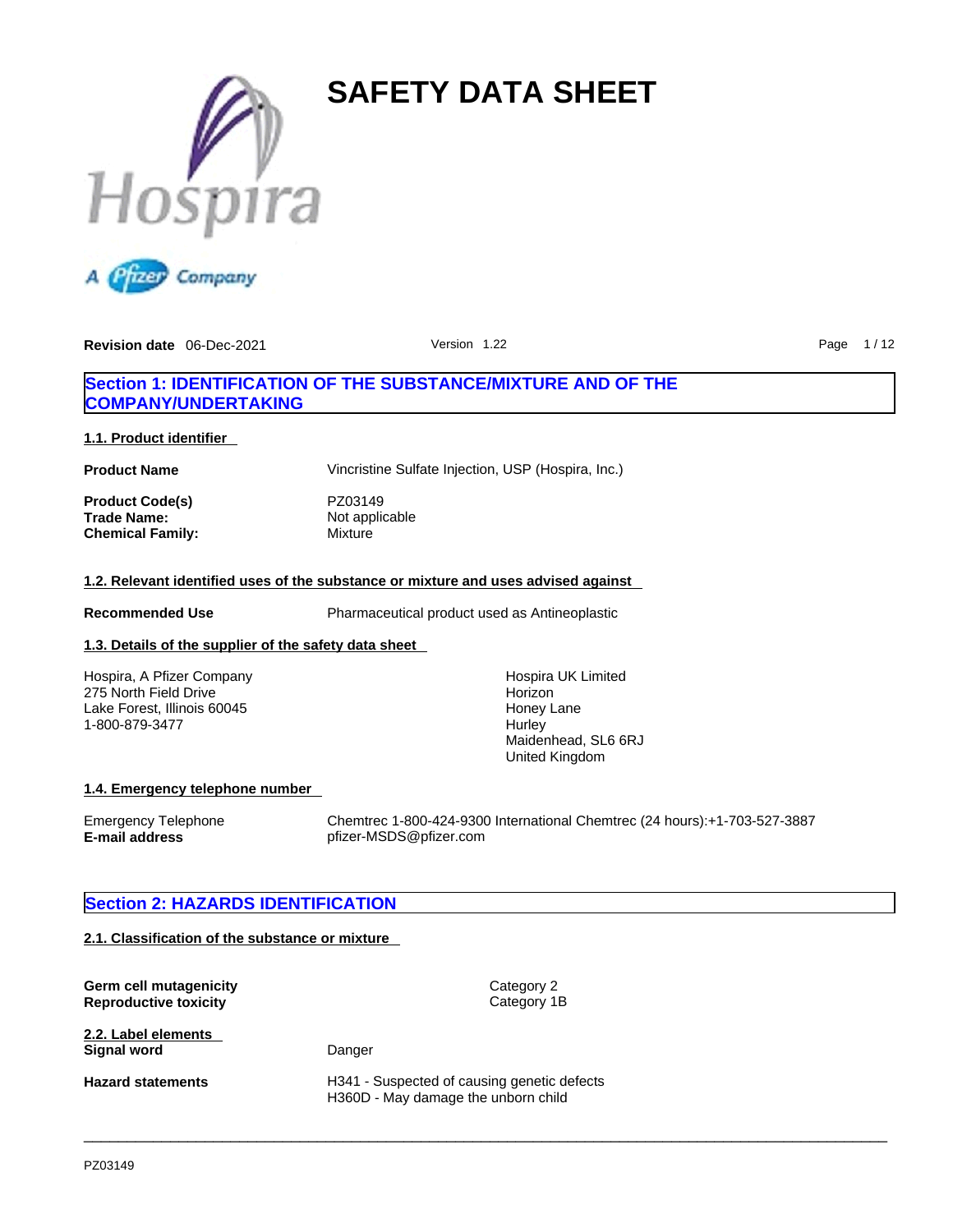Product Name Vincristine Sulfate Injection, USP (Hospira, Inc.)<br>Revision date 06-Dec-2021 Version 1.22 Revision date 06-Dec-2021

| <b>Precautionary Statements</b> | P201 - Obtain special instructions before use<br>P202 - Do not handle until all safety precautions have been read and understood<br>P281 - Use personal protective equipment as required<br>P405 - Store locked up<br>P501 - Dispose of contents/container in accordance with all local and national regulations<br>P308 + P313 - IF exposed or concerned: Get medical attention/advice |
|---------------------------------|-----------------------------------------------------------------------------------------------------------------------------------------------------------------------------------------------------------------------------------------------------------------------------------------------------------------------------------------------------------------------------------------|
|                                 |                                                                                                                                                                                                                                                                                                                                                                                         |
| 2.3. Other hazards              |                                                                                                                                                                                                                                                                                                                                                                                         |
| Other hazards                   | An Occupational Exposure Value has been established for one or more of the ingredients<br>(see Section 8).                                                                                                                                                                                                                                                                              |
| Note:                           | This document has been prepared in accordance with standards for workplace safety,<br>which require the inclusion of all known hazards of the product or its ingredients regardless<br>of the potential risk. The precautionary statements and warnings included may not apply in                                                                                                       |

all cases. Your needs may vary depending upon the potential for exposure in your

### **Section 3: COMPOSITION/INFORMATION ON INGREDIENTS**

### **3.1 Substances Substances Not applicable Not applicable**

workplace.

### **3.2 Mixtures**

| Hazardous                        |          |                                               |           |                                                                                  |                                                                                                                                                                                     |                      |                         |
|----------------------------------|----------|-----------------------------------------------|-----------|----------------------------------------------------------------------------------|-------------------------------------------------------------------------------------------------------------------------------------------------------------------------------------|----------------------|-------------------------|
| Chemical name                    | Weight-% | <b>REACH</b><br>Registration<br><b>Number</b> | EC No     | Classification<br>according to<br>Regulation<br>$(EC)$ No.<br>1272/2008<br>[CLP] | Specific<br>concentration<br>limit (SCL)                                                                                                                                            | M-Factor             | M-Factor<br>(long-term) |
| Vincristine Sulfate<br>2068-78-2 | 0.1      |                                               | 218-190-0 | Repr.1B<br>(H360D)<br>Muta.2 (H341)                                              | Not Listed                                                                                                                                                                          | No data<br>available | No data<br>available    |
| Sodium hydroxide<br>1310-73-2    | $***$    |                                               | 215-185-5 | Skin Corr.1A<br>(H314)                                                           | Eye Irrit. $2::$<br>$0.5\% < = C < 2\%$<br>Skin Corr. 1A<br>$\therefore$ C>=5%<br>Skin Corr. 1B<br>$\therefore$ 2% $\leq$ $\leq$ $\leq$ 5%<br>Skin Irrit. 2:<br>$0.5\% < = C < 2\%$ | No data<br>available | No data<br>available    |
| + Sulfuric acid<br>7664-93-9     | $***$    |                                               | 231-639-5 | Skin Corr, 1A<br>(H314)                                                          | Eye Irrit. $2::$<br>$5\% < = C < 15\%$<br>Skin Corr, 1A<br>$\therefore$ C>=15%<br>Skin Irrit. 2:<br>$5\% < = C < 15\%$                                                              | No data<br>available | No data<br>available    |

 $\_$  ,  $\_$  ,  $\_$  ,  $\_$  ,  $\_$  ,  $\_$  ,  $\_$  ,  $\_$  ,  $\_$  ,  $\_$  ,  $\_$  ,  $\_$  ,  $\_$  ,  $\_$  ,  $\_$  ,  $\_$  ,  $\_$  ,  $\_$  ,  $\_$  ,  $\_$  ,  $\_$  ,  $\_$  ,  $\_$  ,  $\_$  ,  $\_$  ,  $\_$  ,  $\_$  ,  $\_$  ,  $\_$  ,  $\_$  ,  $\_$  ,  $\_$  ,  $\_$  ,  $\_$  ,  $\_$  ,  $\_$  ,  $\_$  ,

**NonHazardous**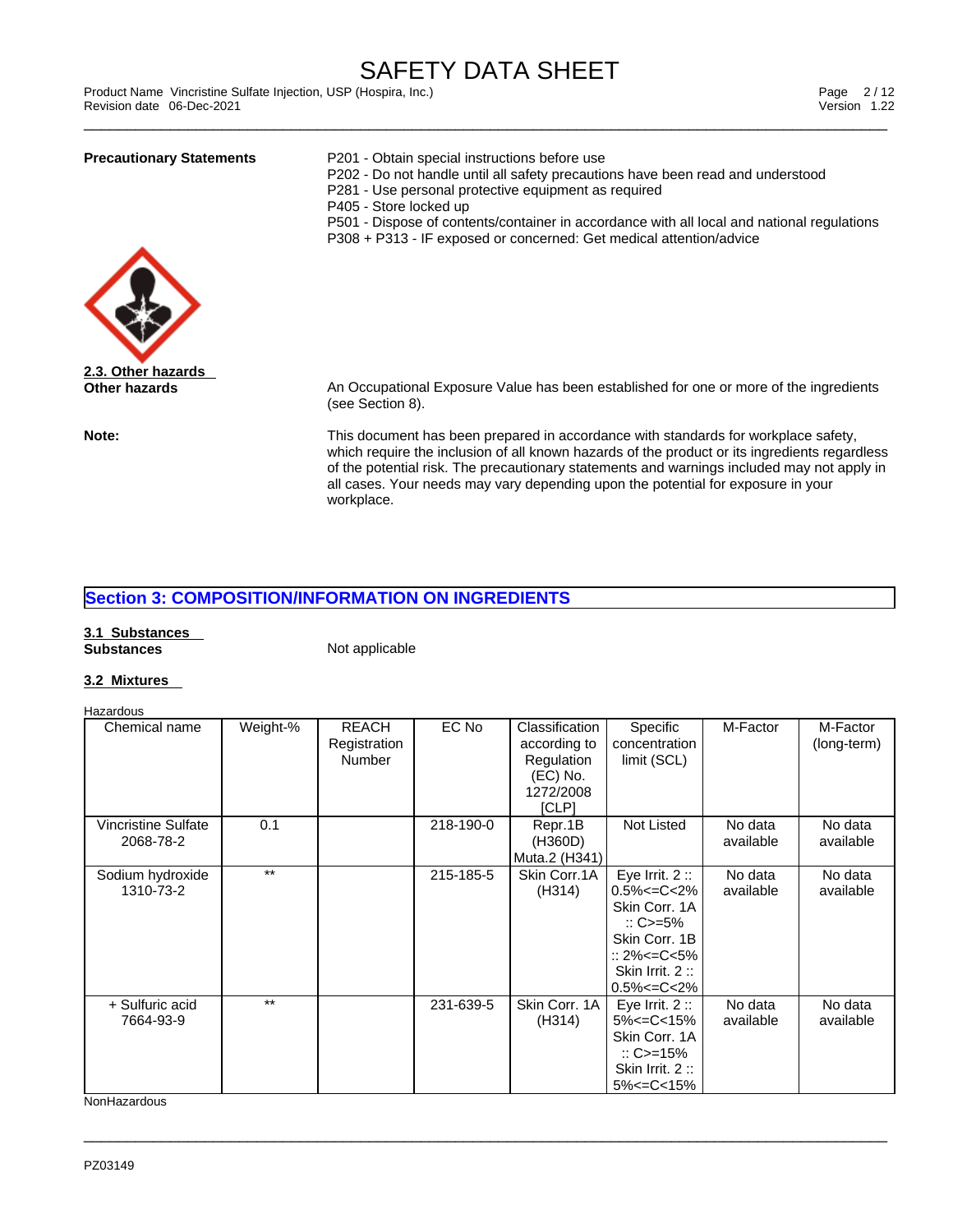\_\_\_\_\_\_\_\_\_\_\_\_\_\_\_\_\_\_\_\_\_\_\_\_\_\_\_\_\_\_\_\_\_\_\_\_\_\_\_\_\_\_\_\_\_\_\_\_\_\_\_\_\_\_\_\_\_\_\_\_\_\_\_\_\_\_\_\_\_\_\_\_\_\_\_\_\_\_\_\_\_\_\_\_\_\_\_\_\_\_\_\_\_ Product Name Vincristine Sulfate Injection, USP (Hospira, Inc.) Page 3 / 12 Revision date 06-Dec-2021 Version 1.22

| Chemical name | Weight-% | <b>REACH</b>  | EC No     | Classification | Specific      | M-Factor  | M-Factor    |
|---------------|----------|---------------|-----------|----------------|---------------|-----------|-------------|
|               |          | Registration  |           | according to   | concentration |           | (long-term) |
|               |          | <b>Number</b> |           | Regulation     | limit (SCL)   |           |             |
|               |          |               |           | $(EC)$ No.     |               |           |             |
|               |          |               |           | 1272/2008      |               |           |             |
|               |          |               |           | [CLP]          |               |           |             |
| Water         |          |               | 231-791-2 | No data        | Not Listed    | No data   | No data     |
| 7732-18-5     |          |               |           | available      |               | available | available   |
| Mannitol      |          |               | 200-711-8 | No data        | Not Listed    | No data   | No data     |
| 69-65-8       |          |               |           | available      |               | available | available   |

### **Full text of H- and EUH-phrases: see section 16**

*Acute Toxicity Estimate No information available* 

| Chemical name                 | Oral LD50 | Dermal LD50       | Inhalation LC50 - 4        | I Inhalation LC50 - 4 I | Inhalation LC50 - 4 |
|-------------------------------|-----------|-------------------|----------------------------|-------------------------|---------------------|
|                               |           |                   | hour - dust/mist -<br>ma/L | hour - vapor - mg/L     | hour - gas - ppm    |
| Water<br>7732-18-5            | 89838.9   | No data available | No data available          | No data available       | No data available   |
| Mannitol<br>69-65-8           | 13500     | No data available | No data available          | No data available       | No data available   |
| Sodium hydroxide<br>1310-73-2 | 325       | 1350              | No data available          | No data available       | No data available   |
| + Sulfuric acid<br>7664-93-9  | 2140      | No data available | 0.375                      | No data available       | No data available   |

## **Additional information** \* Proprietary \* **html** \* **html** \* to adjust pH

Ingredient(s) indicated as hazardous have been assessed under standards for workplace safety. In accordance with 29 CFR 1910.1200, the exact percentage composition of this mixture has been withheld as a trade secret.

### **Section 4: FIRST AID MEASURES**

### **4.1. Description of first aid measures**

| <b>Inhalation</b>   | Remove to fresh air. Seek immediate medical attention/advice.                                                                                                                            |
|---------------------|------------------------------------------------------------------------------------------------------------------------------------------------------------------------------------------|
| Eye contact         | Rinse thoroughly with plenty of water for at least 15 minutes, lifting lower and upper eyelids.<br>Consult a physician.                                                                  |
| <b>Skin contact</b> | Remove contaminated clothing. Flush area with large amounts of water. Use soap. Seek<br>medical attention.                                                                               |
| Ingestion           | Never give anything by mouth to an unconscious person. Wash out mouth with water. Do<br>not induce vomiting unless directed by medical personnel. Seek medical attention<br>immediately. |
|                     | 4.2. Most important symptoms and effects, both acute and delayed                                                                                                                         |

| Most important symptoms and | For information on potential signs and symptoms of exposure, See Section 2 - Hazards |
|-----------------------------|--------------------------------------------------------------------------------------|
| effects                     | Identification and/or Section 11 - Toxicological Information.                        |

 $\_$  ,  $\_$  ,  $\_$  ,  $\_$  ,  $\_$  ,  $\_$  ,  $\_$  ,  $\_$  ,  $\_$  ,  $\_$  ,  $\_$  ,  $\_$  ,  $\_$  ,  $\_$  ,  $\_$  ,  $\_$  ,  $\_$  ,  $\_$  ,  $\_$  ,  $\_$  ,  $\_$  ,  $\_$  ,  $\_$  ,  $\_$  ,  $\_$  ,  $\_$  ,  $\_$  ,  $\_$  ,  $\_$  ,  $\_$  ,  $\_$  ,  $\_$  ,  $\_$  ,  $\_$  ,  $\_$  ,  $\_$  ,  $\_$  ,

**4.3. Indication of any immediate medical attention and special treatment needed**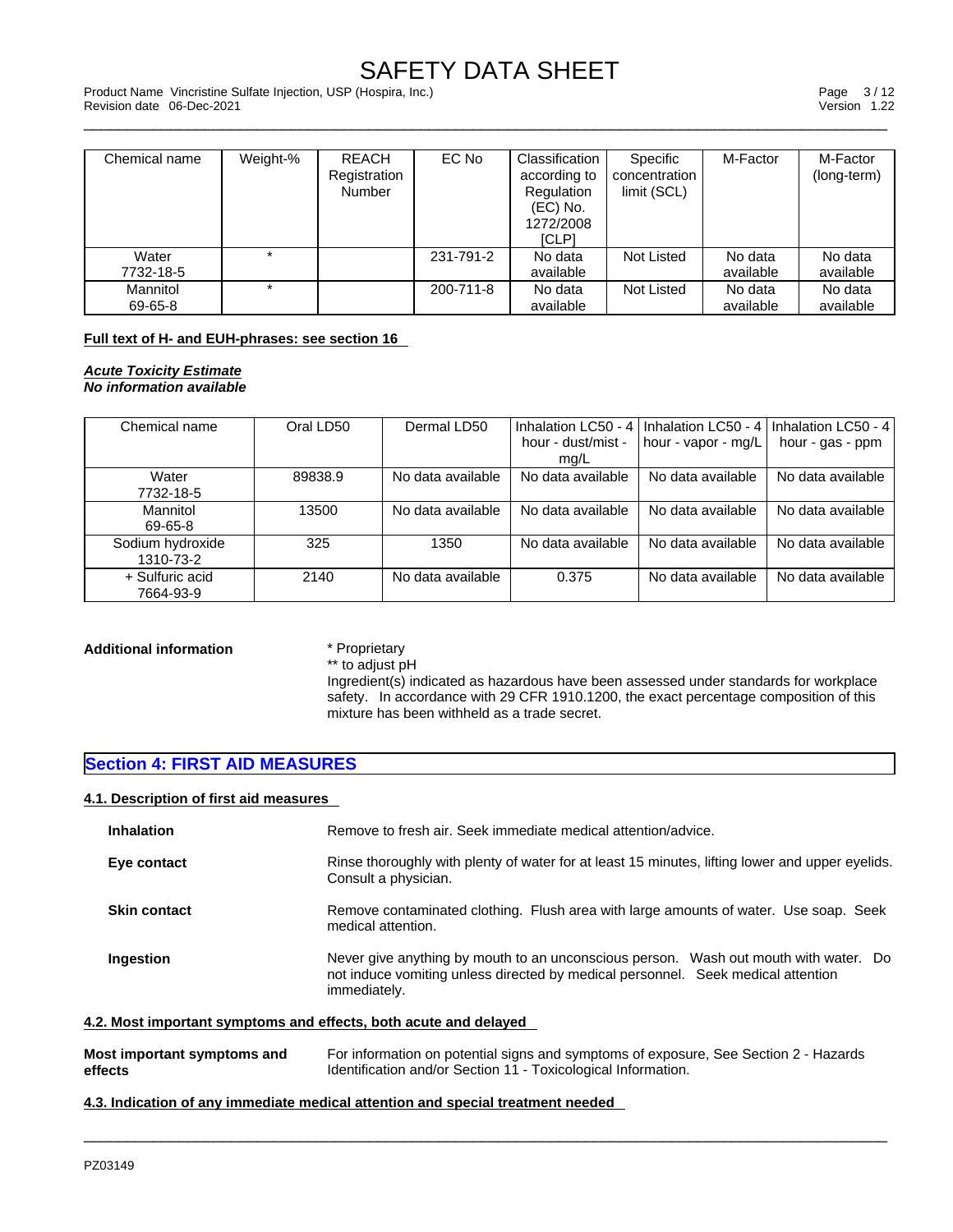\_\_\_\_\_\_\_\_\_\_\_\_\_\_\_\_\_\_\_\_\_\_\_\_\_\_\_\_\_\_\_\_\_\_\_\_\_\_\_\_\_\_\_\_\_\_\_\_\_\_\_\_\_\_\_\_\_\_\_\_\_\_\_\_\_\_\_\_\_\_\_\_\_\_\_\_\_\_\_\_\_\_\_\_\_\_\_\_\_\_\_\_\_ Product Name Vincristine Sulfate Injection, USP (Hospira, Inc.) Page 4 / 12 Revision date 06-Dec-2021 Version 1.22

| <b>Note to physicians</b>                                  | None.                                                                                                                                                                               |
|------------------------------------------------------------|-------------------------------------------------------------------------------------------------------------------------------------------------------------------------------------|
| <b>Section 5: FIRE-FIGHTING MEASURES</b>                   |                                                                                                                                                                                     |
| 5.1. Extinguishing media                                   |                                                                                                                                                                                     |
| <b>Suitable Extinguishing Media</b>                        | Dry chemical, CO2, alcohol-resistant foam or water spray.                                                                                                                           |
| 5.2. Special hazards arising from the substance or mixture |                                                                                                                                                                                     |
| Specific hazards arising from the<br>chemical              | Not applicable.                                                                                                                                                                     |
| <b>Hazardous combustion products</b>                       | Formation of toxic gases is possible during heating or fire.                                                                                                                        |
| 5.3. Advice for firefighters                               |                                                                                                                                                                                     |
| Special protective equipment for<br>fire-fighters          | Firefighters should wear self-contained breathing apparatus and full firefighting turnout<br>gear. Use personal protection equipment.                                               |
| <b>Section 6: ACCIDENTAL RELEASE MEASURES</b>              |                                                                                                                                                                                     |
|                                                            | 6.1. Personal precautions, protective equipment and emergency procedures                                                                                                            |
| <b>Personal precautions</b>                                | Personnel involved in clean-up should wear appropriate personal protective equipment (see                                                                                           |
| For emergency responders                                   | Section 8). Minimize exposure.<br>Use personal protection recommended in Section 8.                                                                                                 |
| 6.2. Environmental precautions                             |                                                                                                                                                                                     |
| <b>Environmental precautions</b>                           | Place waste in an appropriately labeled, sealed container for disposal. Care should be<br>taken to avoid environmental release.                                                     |
| 6.3. Methods and material for containment and cleaning up  |                                                                                                                                                                                     |
| <b>Methods for containment</b><br>Methods for cleaning up  | Prevent further leakage or spillage if safe to do so.<br>Contain the source of spill if it is safe to do so. Collect spill with absorbent material. Clean<br>spill area thoroughly. |
| Prevention of secondary hazards                            | Clean contaminated objects and areas thoroughly observing environmental regulations.                                                                                                |
| 6.4. Reference to other sections                           |                                                                                                                                                                                     |
| Reference to other sections                                | See section 8 for more information. See section 13 for more information.                                                                                                            |
| <b>Section 7: HANDLING AND STORAGE</b>                     |                                                                                                                                                                                     |

### **7.1. Precautions for safe handling**

### **Advice on safe handling**

Avoid generating airborne dust. Avoid contact with eyes, skin and clothing. Wash thoroughly after handling. Releases to the environment should be avoided. Review and implement appropriate technical and procedural waste water and waste disposal measures to prevent occupational exposure or environmental releases. Potential points of process emissions of this material to the atmosphere should be controlled with dust collectors, HEPA filtration systems or other equivalent controls. **General hygiene considerations** Handle in accordance with good industrial hygiene and safety practice.

 $\_$  ,  $\_$  ,  $\_$  ,  $\_$  ,  $\_$  ,  $\_$  ,  $\_$  ,  $\_$  ,  $\_$  ,  $\_$  ,  $\_$  ,  $\_$  ,  $\_$  ,  $\_$  ,  $\_$  ,  $\_$  ,  $\_$  ,  $\_$  ,  $\_$  ,  $\_$  ,  $\_$  ,  $\_$  ,  $\_$  ,  $\_$  ,  $\_$  ,  $\_$  ,  $\_$  ,  $\_$  ,  $\_$  ,  $\_$  ,  $\_$  ,  $\_$  ,  $\_$  ,  $\_$  ,  $\_$  ,  $\_$  ,  $\_$  ,

### **7.2. Conditions for safe storage, including any incompatibilities**

**Storage Conditions** Store as directed by product packaging.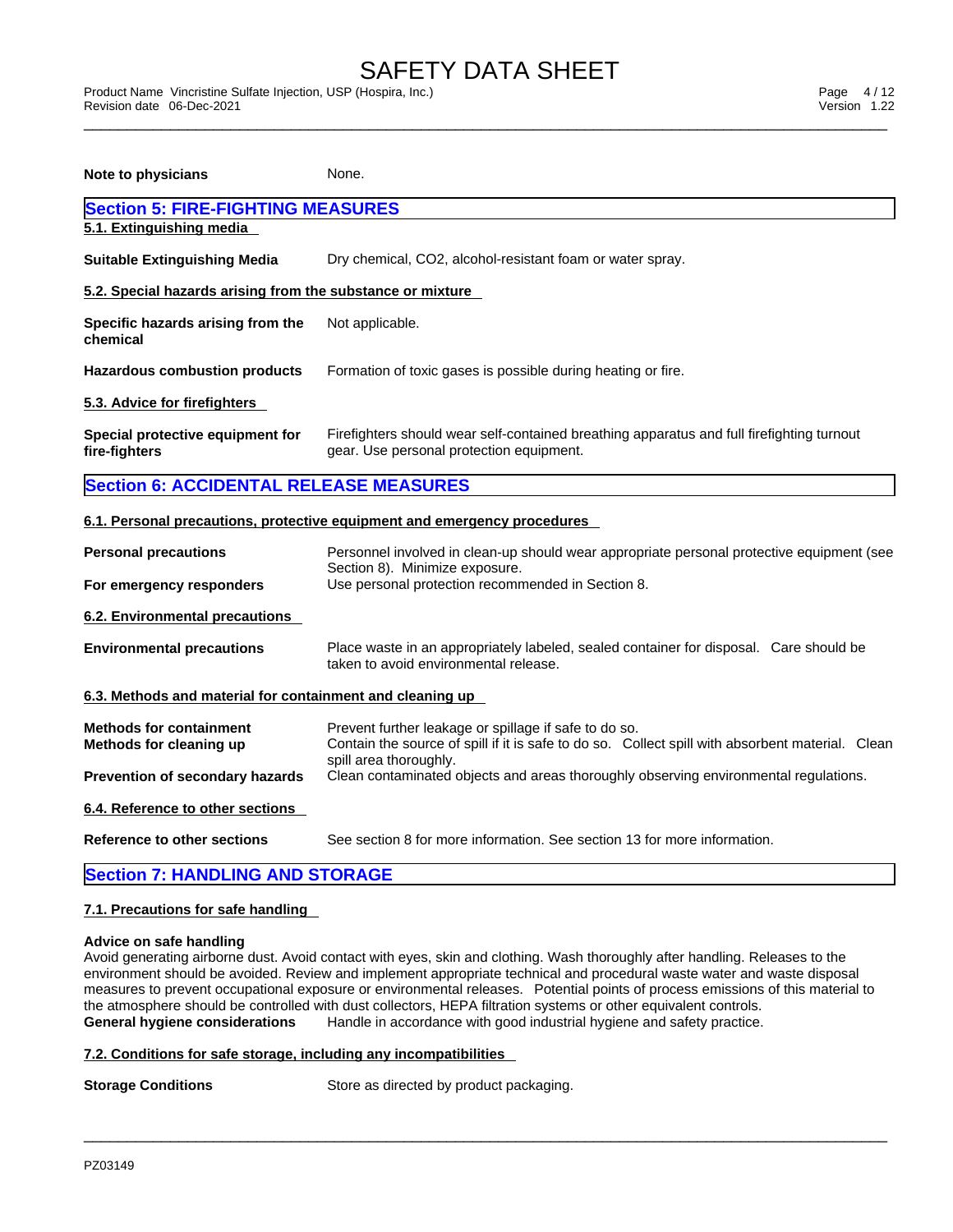Ceiling / Peak: 0.1 mg/m<sup>3</sup>

 $\_$  ,  $\_$  ,  $\_$  ,  $\_$  ,  $\_$  ,  $\_$  ,  $\_$  ,  $\_$  ,  $\_$  ,  $\_$  ,  $\_$  ,  $\_$  ,  $\_$  ,  $\_$  ,  $\_$  ,  $\_$  ,  $\_$  ,  $\_$  ,  $\_$  ,  $\_$  ,  $\_$  ,  $\_$  ,  $\_$  ,  $\_$  ,  $\_$  ,  $\_$  ,  $\_$  ,  $\_$  ,  $\_$  ,  $\_$  ,  $\_$  ,  $\_$  ,  $\_$  ,  $\_$  ,  $\_$  ,  $\_$  ,  $\_$  ,

### **7.3. Specific end use(s)**

**Specific use(s)** Pharmaceutical drug product. Antineoplastic.

### **Section 8: EXPOSURE CONTROLS/PERSONAL PROTECTION**

### **8.1. Control parameters**

### **Exposure Limits**

Refer to available public information for specific member state Occupational Exposure Limits.

| <b>Vincristine Sulfate</b><br>Pfizer OEL TWA-8 Hr: 0.2 µg/m <sup>3</sup><br><b>Mannitol</b> |                                        |
|---------------------------------------------------------------------------------------------|----------------------------------------|
| Russia                                                                                      | MAC: 10 mg/m <sup>3</sup>              |
| Sodium hydroxide                                                                            |                                        |
| <b>ACGIH OEL (Ceiling)</b>                                                                  | $2 \text{ mg/m}^3$                     |
|                                                                                             |                                        |
| <b>ACGIH TLV</b>                                                                            | Ceiling: 2 mg/m <sup>3</sup>           |
| Austria                                                                                     | 2 mg/m $3$                             |
|                                                                                             | STEL 4 mg/m <sup>3</sup>               |
| <b>Bulgaria</b>                                                                             | $2.0 \text{ mg/m}^3$                   |
| <b>Czech Republic</b>                                                                       | 1 mg/m $3$                             |
|                                                                                             | Ceiling: 2 mg/m <sup>3</sup>           |
| Denmark                                                                                     | Ceiling: 2 mg/m <sup>3</sup>           |
| Estonia                                                                                     | 1 mg/m $3$                             |
|                                                                                             | STEL: $2 \text{ mg/m}^3$               |
| Finland                                                                                     | Ceiling: 2 mg/m <sup>3</sup>           |
| France                                                                                      | 2 mg/m $3$                             |
|                                                                                             | 1 mg/m $3$                             |
| Hungary                                                                                     |                                        |
|                                                                                             | STEL: 2 mg/m <sup>3</sup>              |
| Ireland                                                                                     | STEL: $2 \text{ mg/m}^3$               |
| Ceiling Limit Value                                                                         | 2 mg/m $3$                             |
| Latvia                                                                                      | $0.5$ mg/m $3$                         |
| Poland                                                                                      | STEL: 1 mg/m <sup>3</sup>              |
|                                                                                             | $0.5$ mg/m <sup>3</sup>                |
| Romania                                                                                     | 1 mg/m $3$                             |
|                                                                                             | STEL: $3 \text{ mg/m}^3$               |
| Slovakia                                                                                    | $2 \text{ mg/m}^3$                     |
| Spain                                                                                       | STEL: 2 mg/m <sup>3</sup>              |
| Switzerland                                                                                 | 2 mg/m $3$                             |
|                                                                                             | STEL: $2 \text{ mg/m}^3$               |
| <b>OSHA PEL</b>                                                                             | 2 mg/m $3$                             |
|                                                                                             |                                        |
|                                                                                             | (vacated) Ceiling: 2 mg/m <sup>3</sup> |
| United Kingdom                                                                              | STEL: 2 mg/m <sup>3</sup>              |
| + Sulfuric acid                                                                             |                                        |
| <b>ACGIH TLV</b>                                                                            | $0.2 \text{ mg/m}^3$                   |
| Austria                                                                                     | $0.1 \text{ mg/m}^3$                   |
|                                                                                             | STEL 0.2 mg/m <sup>3</sup>             |
| <b>Bulgaria</b>                                                                             | $0.05$ mg/m <sup>3</sup>               |
| <b>Czech Republic</b>                                                                       | 1 mg/m $3$                             |
|                                                                                             | $0.05$ mg/m <sup>3</sup>               |
|                                                                                             | Ceiling: 2 mg/m <sup>3</sup>           |
| Denmark                                                                                     | $0.05$ mg/m <sup>3</sup>               |
| Estonia                                                                                     | $0.05$ mg/m <sup>3</sup>               |
| European Union                                                                              | TWA: 0.05 mg/m <sup>3</sup>            |
| Finland                                                                                     | $0.05$ mg/m <sup>3</sup>               |
|                                                                                             |                                        |
|                                                                                             | STEL: 0.1 mg/m <sup>3</sup>            |
| France                                                                                      | $0.05$ mg/m <sup>3</sup>               |
| Germany                                                                                     | $0.1 \text{ mg/m}^3$                   |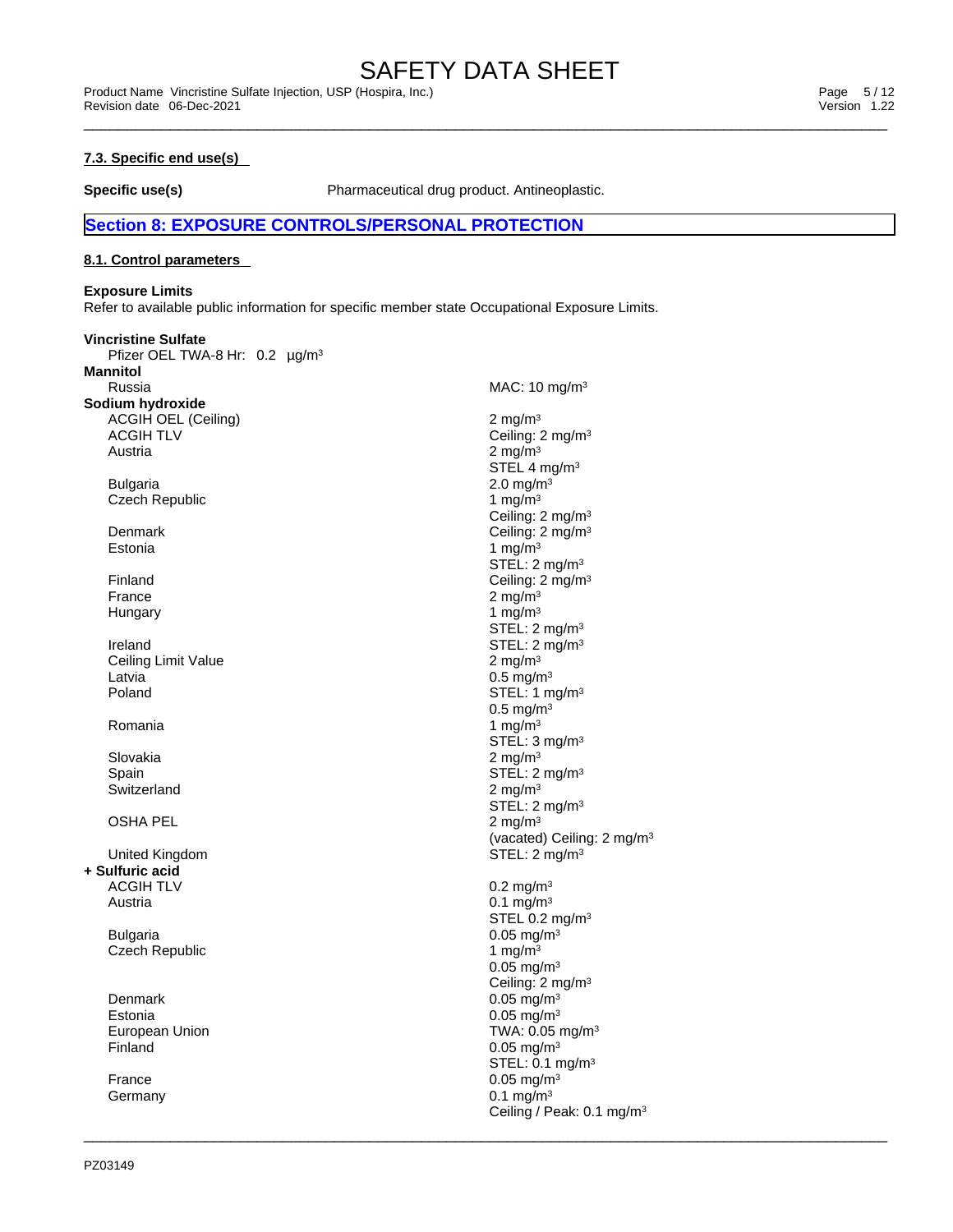Product Name Vincristine Sulfate Injection, USP (Hospira, Inc.)<br>Revision date 06-Dec-2021 Version 1.22 Revision date 06-Dec-2021

| Ireland<br>Italy<br>Ceiling Limit Value<br>Latvia<br>Netherlands<br>Poland<br>Romania<br>Russia<br>Slovakia<br>Spain<br>Switzerland<br><b>OSHA PEL</b><br>United Kingdom | $0.1 \text{ mg/m}^3$<br>$0.05$ mg/m <sup>3</sup><br>$0.05$ ppm<br>STEL: 0.15 ppm<br>$0.05$ mg/m <sup>3</sup><br>1 mg/m $3$<br>$0.05$ mg/m <sup>3</sup><br>$0.05$ mg/m <sup>3</sup><br>$0.05$ mg/m $3$<br>$0.05$ mg/m <sup>3</sup><br>MAC: 1 $mg/m3$<br><b>Skin</b><br>$0.05$ mg/m <sup>3</sup><br>$0.05$ mg/m <sup>3</sup><br>0.1 mg/m <sup>3</sup><br>STEL: 0.2 mg/m <sup>3</sup><br>1 mg/m $3$<br>(vacated) TWA: 1 mg/m <sup>3</sup><br>TWA: 0.05 mg/m <sup>3</sup><br>STEL: 0.15 mg/m <sup>3</sup> |
|--------------------------------------------------------------------------------------------------------------------------------------------------------------------------|-------------------------------------------------------------------------------------------------------------------------------------------------------------------------------------------------------------------------------------------------------------------------------------------------------------------------------------------------------------------------------------------------------------------------------------------------------------------------------------------------------|
| 8.2. Exposure controls                                                                                                                                                   |                                                                                                                                                                                                                                                                                                                                                                                                                                                                                                       |
| <b>Engineering controls</b>                                                                                                                                              | Engineering controls should be used as the primary means to control exposures. General<br>room ventilation is adequate unless the process generates dust, mist or fumes. Keep<br>airborne contamination levels below the exposure limits listed above in this section.                                                                                                                                                                                                                                |
| <b>Environmental exposure controls</b>                                                                                                                                   | No information available.                                                                                                                                                                                                                                                                                                                                                                                                                                                                             |
|                                                                                                                                                                          |                                                                                                                                                                                                                                                                                                                                                                                                                                                                                                       |
| Personal protective equipment                                                                                                                                            | Refer to applicable national standards and regulations in the selection and use of personal<br>protective equipment (PPE). Contact your safety and health professional or safety<br>equipment supplier for assistance in selecting the correct protective clothing/equipment<br>based on an assessment of the workplace conditions, other chemicals used or present in<br>the workplace and specific operational processes.                                                                           |
| <b>Eye/face protection</b>                                                                                                                                               | Wear safety glasses or goggles if eye contact is possible. (Eye protection must meet the<br>standards in accordance with EN166, ANSI Z87.1 or international equivalent.).                                                                                                                                                                                                                                                                                                                             |
| <b>Hand protection</b>                                                                                                                                                   | Impervious disposable gloves (e.g. Nitrile, etc.) (double recommended) if skin contact with<br>drug product is possible and for bulk processing operations. (Protective gloves must meet<br>the standards in accordance with EN374, ASTM F1001 or international equivalent.).                                                                                                                                                                                                                         |
| Skin and body protection                                                                                                                                                 | Impervious disposable protective clothing is recommended if skin contact with drug product<br>is possible and for bulk processing operations. (Protective clothing must meet the<br>standards in accordance with EN13982, ANSI 103 or international equivalent.).                                                                                                                                                                                                                                     |

**General hygiene considerations** Handle in accordance with good industrial hygiene and safety practice.

### **Section 9: PHYSICAL AND CHEMICAL PROPERTIES**

**9.1. Information on basic physical and chemical properties Physical state** And **Aqueous liquid suspension** Aqueous liquid suspension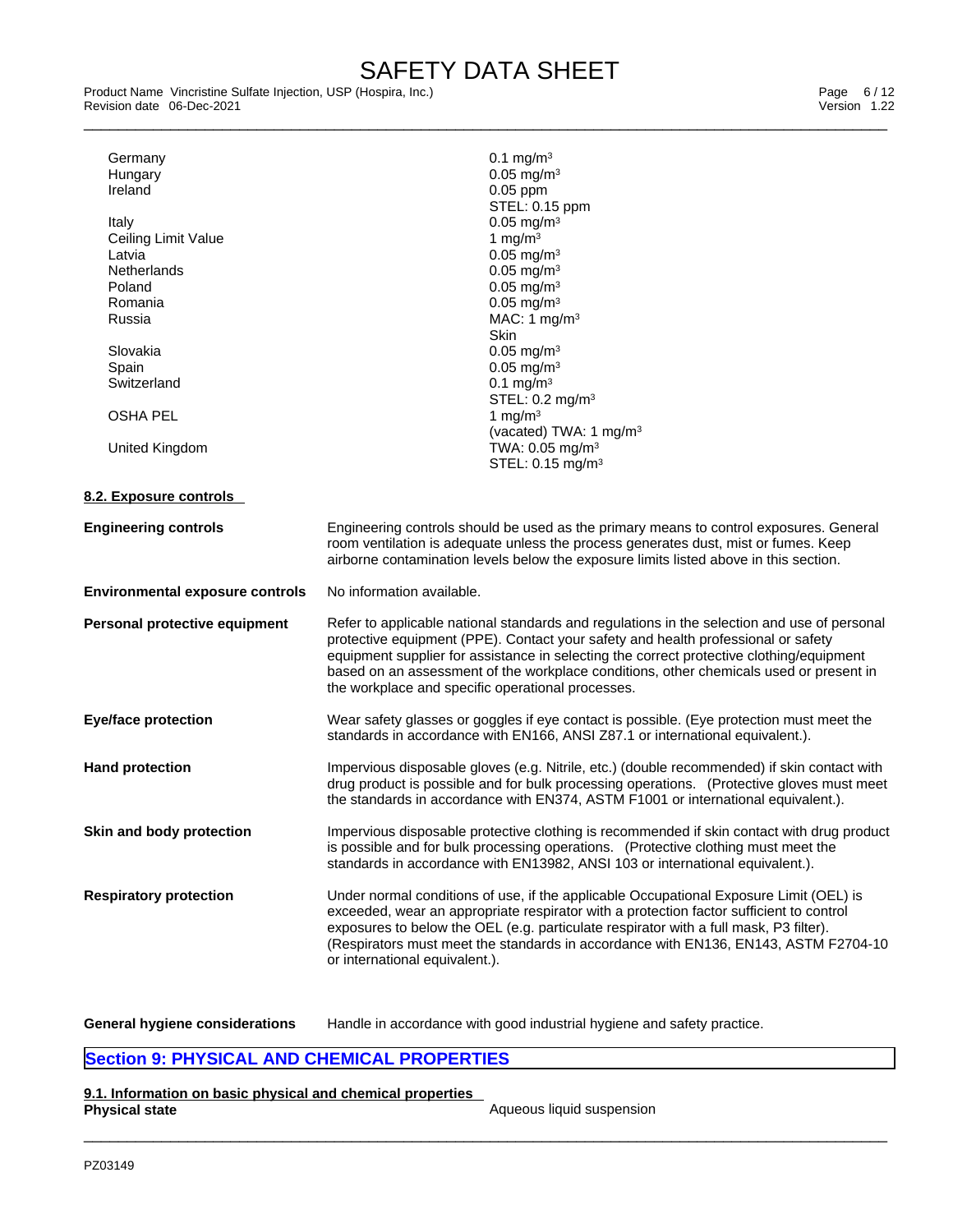\_\_\_\_\_\_\_\_\_\_\_\_\_\_\_\_\_\_\_\_\_\_\_\_\_\_\_\_\_\_\_\_\_\_\_\_\_\_\_\_\_\_\_\_\_\_\_\_\_\_\_\_\_\_\_\_\_\_\_\_\_\_\_\_\_\_\_\_\_\_\_\_\_\_\_\_\_\_\_\_\_\_\_\_\_\_\_\_\_\_\_\_\_ Product Name Vincristine Sulfate Injection, USP (Hospira, Inc.) Page 7 / 12 Revision date 06-Dec-2021 Version 1.22

**Molecular formula** Mixture **Molecular** weight

**Property Values**<br> **pH** No data a **Melting point / freezing point**<br> **Rojling point / boiling range**  $\qquad \qquad$  100 **Boiling point / boiling range Flash point CONSIDERED ATTACK INCORPORATION ATTACK INCORPORATION AVAILABLE Evaporation rate rate**  $\overline{N}$  **No data available Flammability** (solid, gas) and the state of the No data available **Flammability Limit in Air Upper flammability limit:** No data available

### **Lower flammability limit:** No data available

**Explosive properties Explosive properties No information available Vapor pressure** No data available No data available **Vapor density No data available No data available Relative density**<br> **Water solubility**<br> **Water solubility**<br> **Water solubility Water solubility Solubility(ies)** No data available **Partition coefficient** No data available **Autoignition temperature 1988 1999 1999 1999 1999 1999 1999 1999 1999 1999 1999 1999 1999 1999 1999 1999 1999 1999 1999 1999 1999 1999 1999 1999 1999 1999 1999 1999 Decomposition temperature No data available**<br> **Kinematic viscosity No data available Kinematic viscosity**<br> **Discussion Discussion Contract Contract Contract Contract Contract Contract Contract Contract Contract Contract Contract Contract Contract Contract Contract Contract Contract Contract Contract Contr Dynamic viscosity Particle characteristics Particle Size Distribution**

### **9.2. Other information**

No information available

### **9.2.1. Information with regard to physical hazard classes** No information available

### **9.2.2. Other safety characteristics**

No information available

### **Section 10: STABILITY AND REACTIVITY**

| 10.1. Reactivity                                    |                                 |
|-----------------------------------------------------|---------------------------------|
| <b>Reactivity</b>                                   | No data available.              |
| 10.2. Chemical stability                            |                                 |
| <b>Stability</b>                                    | Stable under normal conditions. |
| <b>Explosion data</b>                               |                                 |
| Sensitivity to Mechanical Impact No data available. |                                 |
| <b>Sensitivity to Static Discharge</b>              | No data available.              |
|                                                     |                                 |

### **10.3. Possibility of hazardous reactions Possibility of hazardous reactions** No information available. **10.4. Conditions to avoid Conditions to avoid** Fine particles (such as dust and mists) may fuel fires/explosions.

 $\_$  ,  $\_$  ,  $\_$  ,  $\_$  ,  $\_$  ,  $\_$  ,  $\_$  ,  $\_$  ,  $\_$  ,  $\_$  ,  $\_$  ,  $\_$  ,  $\_$  ,  $\_$  ,  $\_$  ,  $\_$  ,  $\_$  ,  $\_$  ,  $\_$  ,  $\_$  ,  $\_$  ,  $\_$  ,  $\_$  ,  $\_$  ,  $\_$  ,  $\_$  ,  $\_$  ,  $\_$  ,  $\_$  ,  $\_$  ,  $\_$  ,  $\_$  ,  $\_$  ,  $\_$  ,  $\_$  ,  $\_$  ,  $\_$  ,

### **10.5. Incompatible materials**

No data available<br>No data available

**No information available** No information available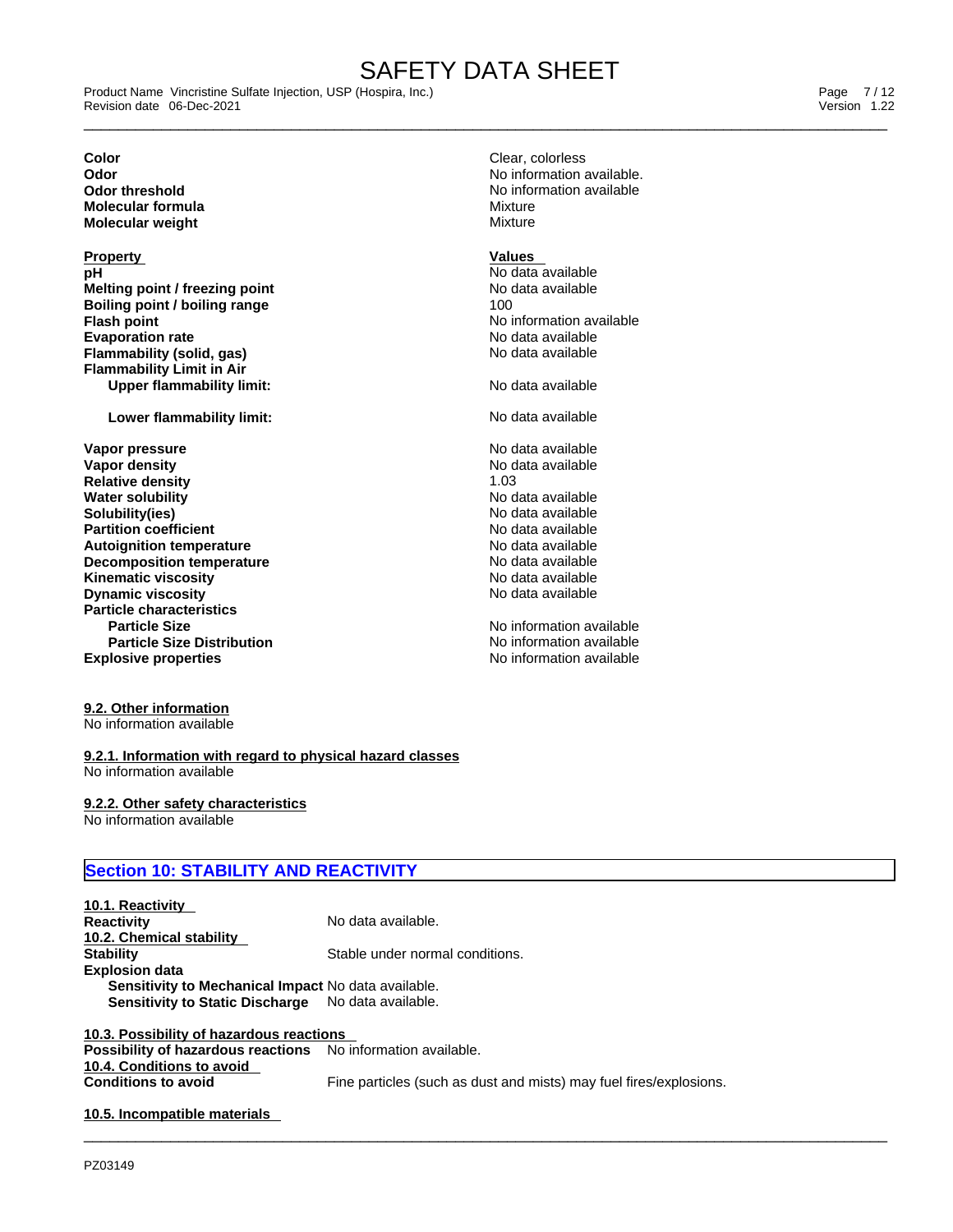**Incompatible materials** As a precautionary measure, keep away from strong oxidizers.

**10.6. Hazardous decomposition products Hazardous decomposition products** No data available.

### **Section 11: TOXICOLOGICAL INFORMATION**

### **11.1. Information on hazard classes as defined in Regulation (EC) No 1272/2008**

| <b>General Information:</b>    | The information included in this section describes the potential hazards of the individual<br>ingredients                                                                                    |
|--------------------------------|----------------------------------------------------------------------------------------------------------------------------------------------------------------------------------------------|
| Long Term:                     | Repeat-dose studies in animals have shown a potential to cause adverse effects on the<br>developing fetus.                                                                                   |
| <b>Known Clinical Effects:</b> | Central nervous system effects such as dizziness, headache, insomnia, irritability and<br>weakness have also been reported. Effects on blood and blood-forming organs have also<br>occurred. |

**Acute Toxicity: (Species, Route, End Point, Dose) Mannitol** Rat Oral LD 50 13500 mg/kg Mouse Oral LD 50 22 g/kg

### **Vincristine Sulfate**

Rat Para-periosteal LD 50 1.9 mg/kg Rat Para-periosteal LD 50 1 mg/kg Rat Oral  $LD 50$  > 5 mg/kg Mouse Intraperitoneal LD 50 3 mg/kg Mouse Intravenous LD 50 1.7 mg/kg **Sodium hydroxide**

### Mouse IP LD50 40 mg/kg **+ Sulfuric acid**

### Rat Oral LD50 2140 mg/kg

| ິ                |                       |                          |                          |
|------------------|-----------------------|--------------------------|--------------------------|
| Chemical name    | Oral LD50             | Dermal LD50              | Inhalation LC50          |
| Water            | $> 90$ mL/kg (Rat)    | $\overline{\phantom{0}}$ |                          |
| Mannitol         | $= 13500$ mg/kg (Rat) |                          |                          |
| Sodium hydroxide | $=$ 325 mg/kg (Rat)   | $= 1350$ mg/kg (Rabbit)  |                          |
| + Sulfuric acid  | $= 2140$ mg/kg (Rat)  |                          | $= 0.375$ mg/L (Rat) 4 h |

 $\_$  ,  $\_$  ,  $\_$  ,  $\_$  ,  $\_$  ,  $\_$  ,  $\_$  ,  $\_$  ,  $\_$  ,  $\_$  ,  $\_$  ,  $\_$  ,  $\_$  ,  $\_$  ,  $\_$  ,  $\_$  ,  $\_$  ,  $\_$  ,  $\_$  ,  $\_$  ,  $\_$  ,  $\_$  ,  $\_$  ,  $\_$  ,  $\_$  ,  $\_$  ,  $\_$  ,  $\_$  ,  $\_$  ,  $\_$  ,  $\_$  ,  $\_$  ,  $\_$  ,  $\_$  ,  $\_$  ,  $\_$  ,  $\_$  ,

**Acute Toxicity Comments:** A greater than symbol (>) indicates that the toxicity endpoint being tested was not achievable at the highest dose used in the test.

**Irritation / Sensitization: (Study Type, Species, Severity) Vincristine Sulfate** Skin irritation Rabbit Mild **Sodium hydroxide** Eye Irritation Rabbit Severe Skin Irritation Rabbit Severe **+ Sulfuric acid** Eye Irritation Rabbit Severe

### **Repeated Dose Toxicity: (Duration, Species, Route, Dose, End Point, Target Organ)**

### **Vincristine Sulfate**

6 Week(s) Dog Intravenous 0.02 mg/kg/week LOAEL Central nervous system

### **Reproduction & Development Toxicity: (Duration, Species, Route, Dose, End Point, Effect(s))**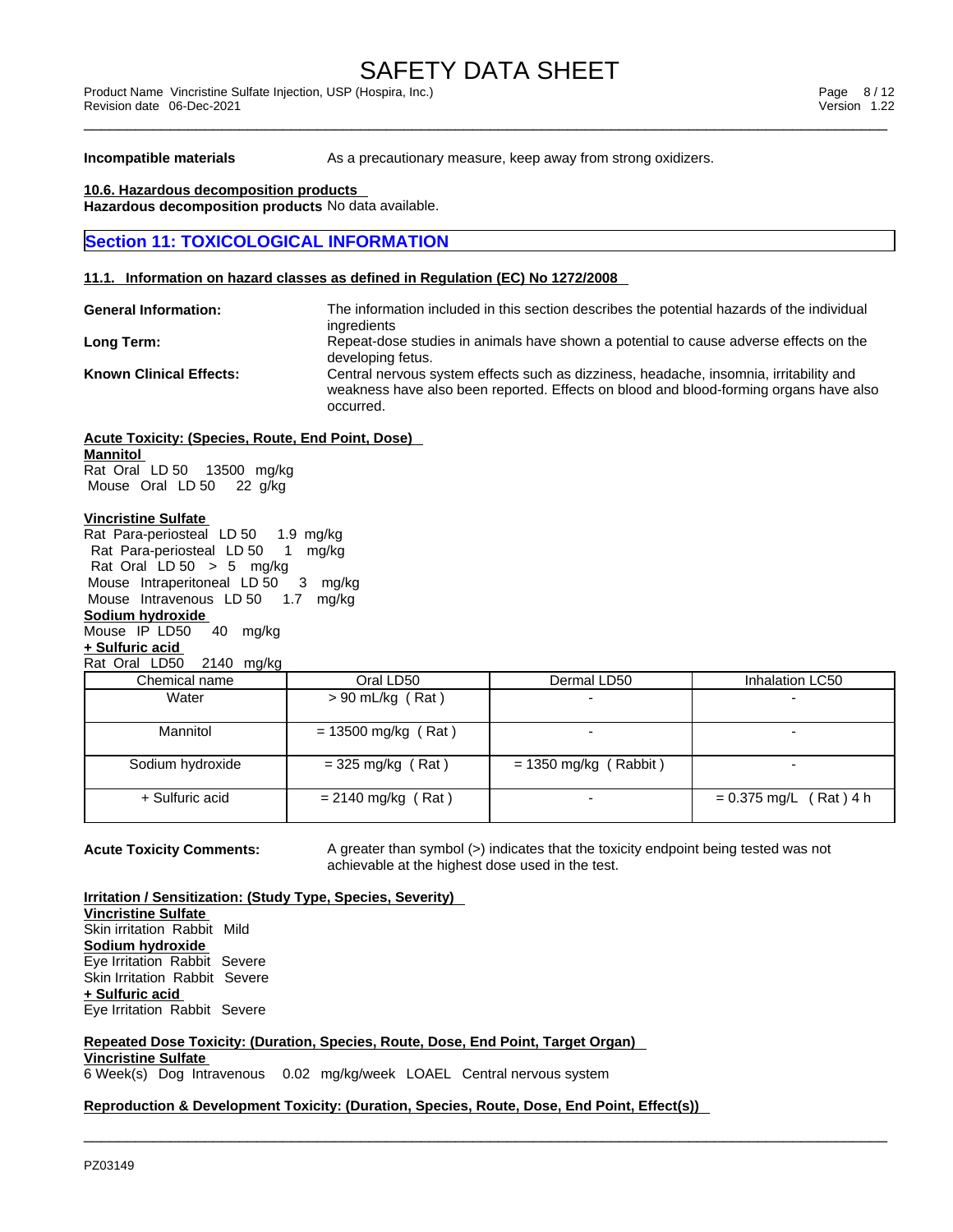\_\_\_\_\_\_\_\_\_\_\_\_\_\_\_\_\_\_\_\_\_\_\_\_\_\_\_\_\_\_\_\_\_\_\_\_\_\_\_\_\_\_\_\_\_\_\_\_\_\_\_\_\_\_\_\_\_\_\_\_\_\_\_\_\_\_\_\_\_\_\_\_\_\_\_\_\_\_\_\_\_\_\_\_\_\_\_\_\_\_\_\_\_ Product Name Vincristine Sulfate Injection, USP (Hospira, Inc.) Page 9 / 12 Revision date 06-Dec-2021 Version 1.22

### **Vincristine Sulfate**

Embryo / Fetal Development Rat Intraperitoneal 0.05 mg/kg LOAEL Teratogenic Embryo / Fetal Development Hamster Intravenous 0.1 mg/kg LOAEL Teratogenic Embryo / Fetal Development Mouse Intraperitoneal 0.2 mg/kg LOAEL Teratogenic

### **Genetic Toxicity: (Study Type, Cell Type/Organism, Result)**

**Vincristine Sulfate** Bacterial Mutagenicity (Ames) *Salmonella* , *E. coli* Negative  *In Vivo* Micronucleus Mouse Positive Cytogenetics *In Vitro* Human Lymphocytes Equivocal Chromosome Aberration Rodent Negative Mammalian Cell Mutagenicity Mouse Lymphoma Positive

| <b>Carcinogenicity</b><br><b>Vincristine Sulfate</b> | See below                        |
|------------------------------------------------------|----------------------------------|
| IARC.                                                | Group 3 (Not Classifiable)       |
| + Sulfuric acid<br>IARC                              | Group 1 (Carcinogenic to Humans) |

**11.2. Information on other hazards 11.2.1. Endocrine disrupting properties Endocrine disrupting properties** No information available.

| 11.2.2. Other information |  |
|---------------------------|--|
| Other adverse effects     |  |

**No information available.** 

### **Section 12: ECOLOGICAL INFORMATION**

**Environmental Overview:** Environmental properties have not been investigated. Releases to the environment should be avoided.

**12.1. Toxicity** 

| No information available |
|--------------------------|
|--------------------------|

**12.2. Persistence and degradability** 

**Persistence and degradability** No information available.

**12.3. Bioaccumulative potential**

**Bioaccumulation** No information available.

**12.4. Mobility in soil** 

**Mobility in soil** No information available.

### **12.5. Results of PBT and vPvB assessment**

**PBT** and **vPvB** assessment No information available.

| name<br>Chemical   | דסמ<br>and<br>accaccman<br>vr<br>200000111011L<br>. .                                                               |
|--------------------|---------------------------------------------------------------------------------------------------------------------|
| hvdroxide<br>odium | <b>DDT</b><br>$\cdot$ DRT.<br>VPVH<br>substance<br>. 2000000<br>: does<br>not<br>.<br>sment<br>د، ت<br>- 1<br>1.3.7 |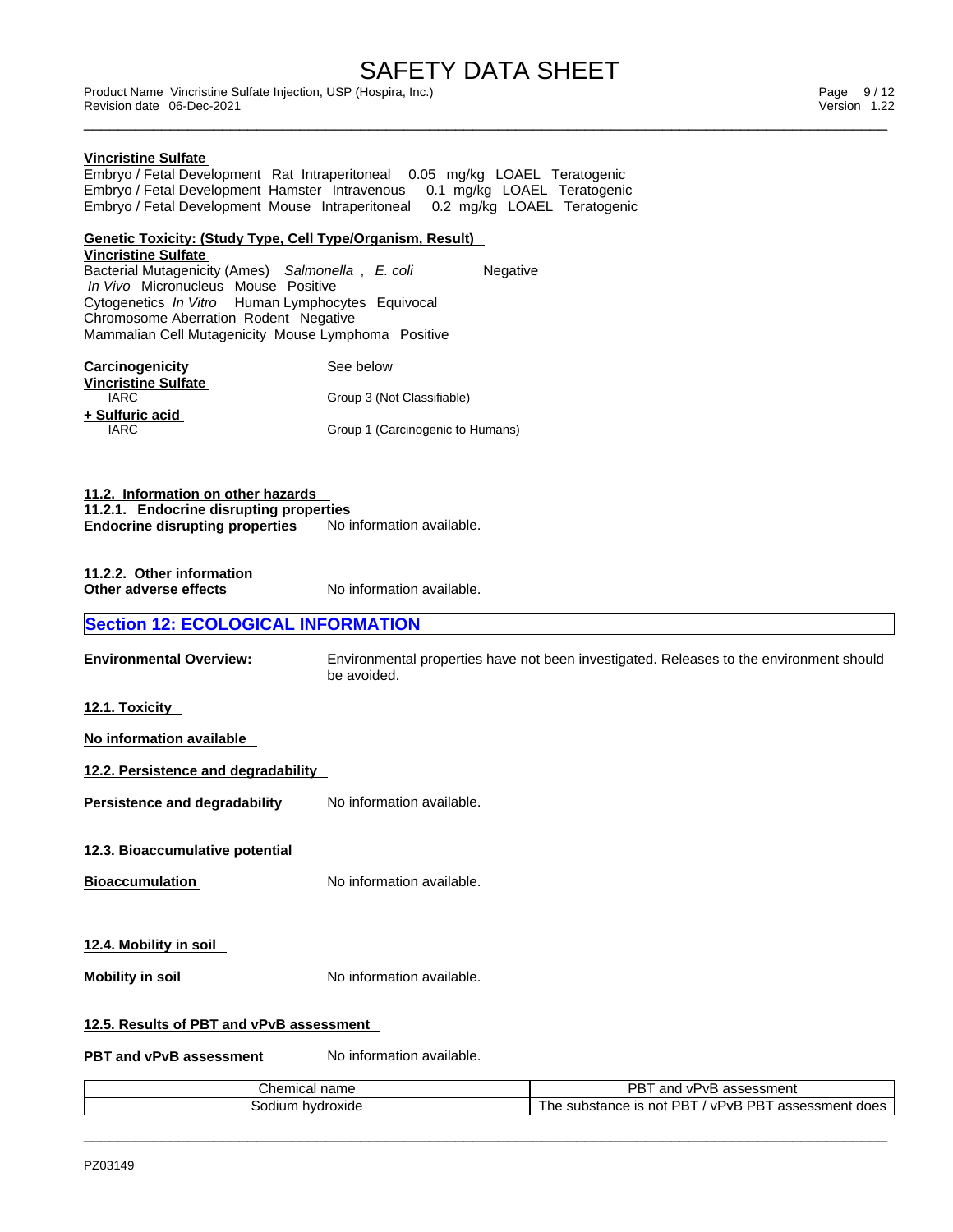\_\_\_\_\_\_\_\_\_\_\_\_\_\_\_\_\_\_\_\_\_\_\_\_\_\_\_\_\_\_\_\_\_\_\_\_\_\_\_\_\_\_\_\_\_\_\_\_\_\_\_\_\_\_\_\_\_\_\_\_\_\_\_\_\_\_\_\_\_\_\_\_\_\_\_\_\_\_\_\_\_\_\_\_\_\_\_\_\_\_\_\_\_ Product Name Vincristine Sulfate Injection, USP (Hospira, Inc.) Page 10 / 12 Revision date 06-Dec-2021 Version 1.22

|                     | not apply                                                                                      |
|---------------------|------------------------------------------------------------------------------------------------|
| Sulfi<br>200<br>auu | <b>PBT</b><br>.s not PBT<br>vPv <sub>P</sub><br>assessment does<br>substance<br>he<br>IS.<br>. |
|                     | not apply                                                                                      |

### **12.6. Endocrine disrupting properties**

**Endocrine disrupting properties** No information available.

### **12.7. Other adverse effects**

No information available.

### **Section 13: DISPOSAL CONSIDERATIONS**

### **13.1. Waste treatment methods**

Dispose of waste in accordance with all applicable laws and regulations. Member State specific and Community specific provisions must be considered. Considering the relevant known environmental and human health hazards of the material, review and implement appropriate technical and procedural wastewater and waste disposal measures to prevent occupational exposure and environmental release. It is recommended that waste minimization be practiced. The best available technology should be utilized to prevent environmental releases. This may include destructive techniques for waste and wastewater.

### **Section 14: TRANSPORT INFORMATION**

### **The following refers to all modes of transportation unless specified below.**

Not regulated for transport under USDOT, EUADR, IATA, or IMDG regulations.

### **Section 15: REGULATORY INFORMATION**

### **15.1. Safety, health and environmental regulations/legislation specific for the substance or mixture**

| Water                                            |                                 |
|--------------------------------------------------|---------------------------------|
| <b>CERCLA/SARA Section 313 de minimus %</b>      | Not Listed                      |
| <b>California Proposition 65</b>                 | Not Listed                      |
| TSCA<br>Present                                  |                                 |
| <b>EINECS</b>                                    | 231-791-2                       |
| <b>AICS</b><br>Present                           |                                 |
| Mannitol                                         |                                 |
| <b>CERCLA/SARA Section 313 de minimus %</b>      | Not Listed                      |
| <b>California Proposition 65</b>                 | Not Listed                      |
| <b>TSCA</b><br>Present                           |                                 |
| <b>EINECS</b>                                    | 200-711-8                       |
| <b>AICS</b><br>Present                           |                                 |
| Vincristine Sulfate                              |                                 |
| <b>CERCLA/SARA Section 313 de minimus %</b>      | Not Listed                      |
| <b>California Proposition 65</b>                 | developmental toxicity 7/1/1990 |
| <b>EINECS</b>                                    | 218-190-0                       |
| Standard for Uniform Scheduling of Medicines and | Schedule 4                      |
| <b>Poisons (SUSMP)</b>                           |                                 |
| Sodium hydroxide                                 |                                 |
| <b>CERCLA/SARA Section 313 de minimus %</b>      | Not Listed                      |
|                                                  |                                 |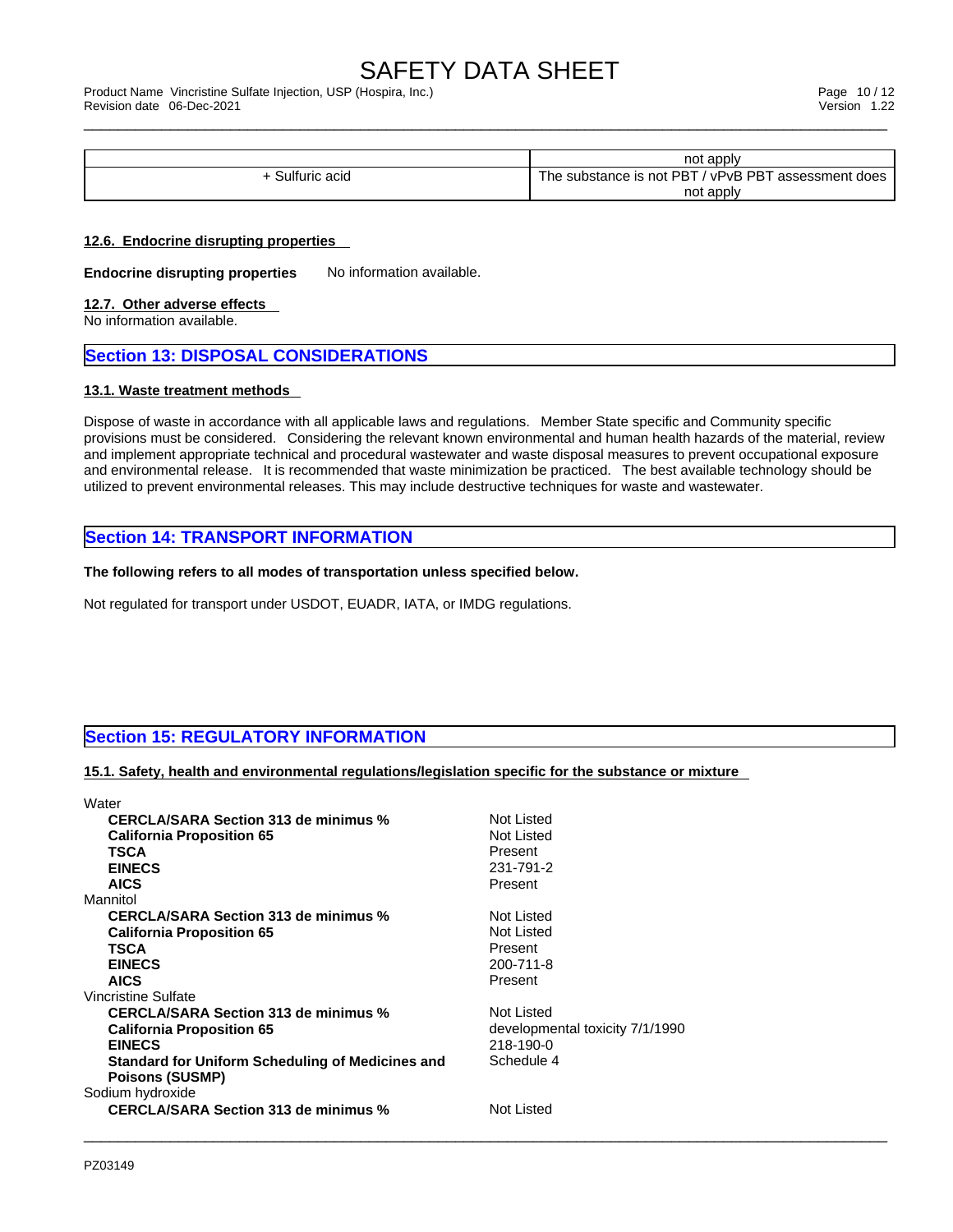\_\_\_\_\_\_\_\_\_\_\_\_\_\_\_\_\_\_\_\_\_\_\_\_\_\_\_\_\_\_\_\_\_\_\_\_\_\_\_\_\_\_\_\_\_\_\_\_\_\_\_\_\_\_\_\_\_\_\_\_\_\_\_\_\_\_\_\_\_\_\_\_\_\_\_\_\_\_\_\_\_\_\_\_\_\_\_\_\_\_\_\_\_ Product Name Vincristine Sulfate Injection, USP (Hospira, Inc.) Page 11 / 12 Revision date 06-Dec-2021 Version 1.22

| <b>Hazardous Substances ROs</b>                         | 1000 lb              |
|---------------------------------------------------------|----------------------|
| <b>California Proposition 65</b>                        | Not Listed           |
| TSCA                                                    | Present              |
| <b>EINECS</b>                                           | 215-185-5            |
| <b>AICS</b>                                             | Present              |
| <b>Standard for Uniform Scheduling of Medicines and</b> | Schedule 5           |
| <b>Poisons (SUSMP)</b>                                  | Schedule 6           |
| + Sulfuric acid                                         |                      |
| <b>CERCLA/SARA Section 313 de minimus %</b>             | $1.0 \%$             |
| <b>Hazardous Substances RQs</b>                         | 1000 lb              |
| <b>California Proposition 65</b>                        | carcinogen 3/14/2003 |
| TSCA                                                    | Present              |
| <b>EINECS</b>                                           | 231-639-5            |
| <b>AICS</b>                                             | Present              |
| Standard for Uniform Scheduling of Medicines and        | Schedule 6           |
| <b>Poisons (SUSMP)</b>                                  |                      |

### **European Union**

Take note of Directive 98/24/EC on the protection of the health and safety of workers from the risks related to chemical agents at work

### **Authorizations and/or restrictions on use:**

This product does not contain substances subject to authorization (Regulation (EC) No. 1907/2006 (REACH), Annex XIV) This product does not contain substances subject to restriction (Regulation (EC) No. 1907/2006 (REACH), Annex XVII)

| Chemical name                | Restricted substance per REACH | Substance subject to authorization per |
|------------------------------|--------------------------------|----------------------------------------|
|                              | Annex XVII                     | <b>REACH Annex XIV</b>                 |
| Sodium hydroxide - 1310-73-2 | Use restricted. See item 75.   |                                        |
| + Sulfuric acid - 7664-93-9  | Use restricted. See item 75.   |                                        |

### **Persistent Organic Pollutants**

Not applicable

**Ozone-depleting substances (ODS) regulation (EC) 1005/2009** Not applicable

 **Legend:** 

 **TSCA** - United States Toxic Substances Control Act Section 8(b) Inventory  **EINECS/ELINCS** - European Inventory of Existing Chemical Substances/European List of Notified Chemical Substances  **AICS** - Australian Inventory of Chemical Substances

**15.2. Chemical safety assessment Chemical Safety Report** 

### **Section 16: OTHER INFORMATION**

### **Key or legend to abbreviations and acronyms used in the safety data sheet**

### **Full text of H-Statements referred to undersection 3**

Reproductive toxicity-Cat.1B; H360D - May damage the unborn child. Germ cell mutagenicity-Cat.2; H341 - Suspected of causing genetic defects. Skin corrosion/irritation-Cat.1A; H314 - Causes severe skin burns and eye damage.